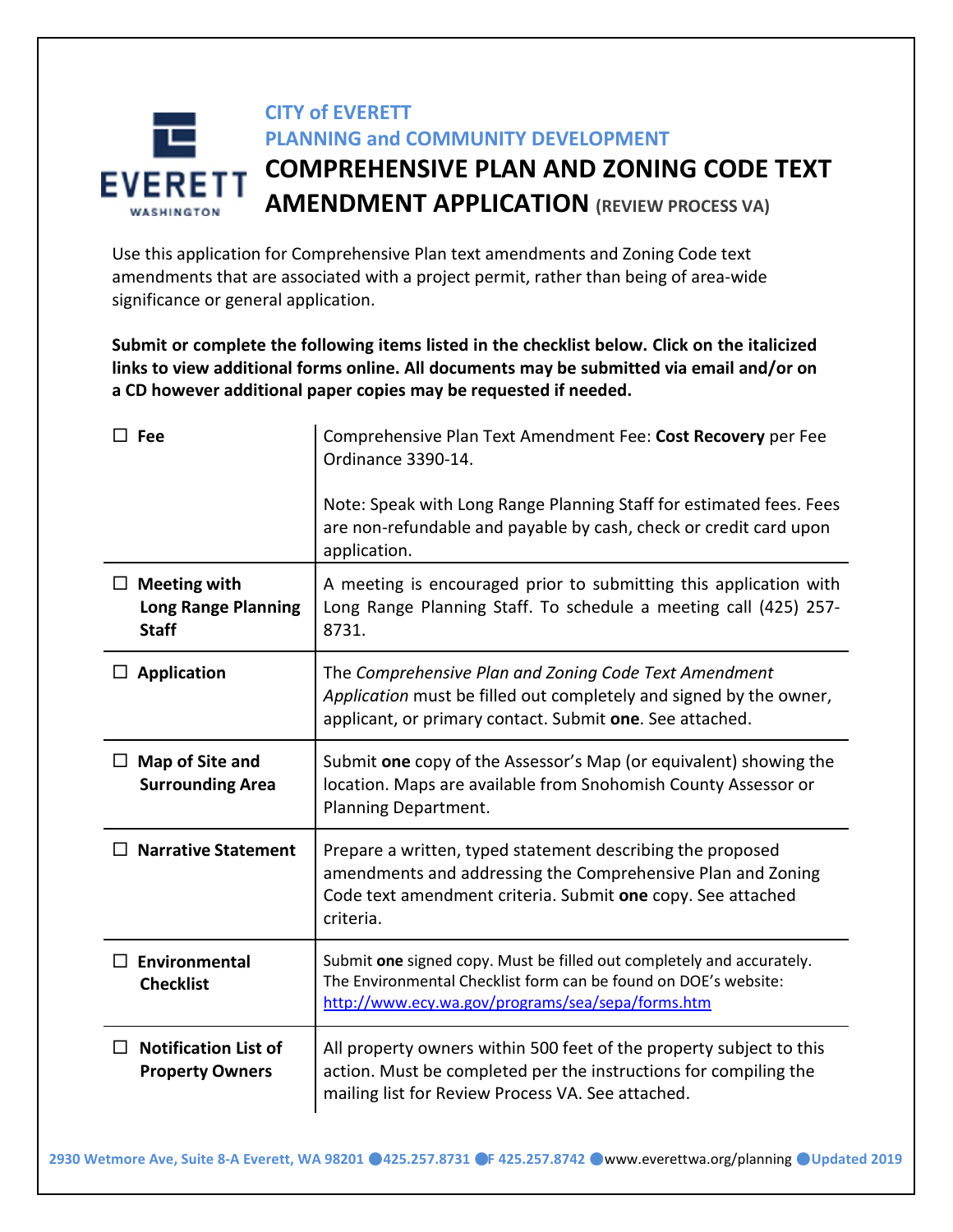| <b>Special Studies</b>                                                  | Traffic, Geotechnical studies, etc., if required by the Manager of<br>Long Range Planning and Community Development. Provide four<br>copies of each study with the application. For wetland and stream<br>projects, also submit the AutoCad Project file by e-mail to:<br>planning@everettwa.gov. For geotechnical reports, submit report<br>by e-mail to the project planner. |                                                                                                                 |  |
|-------------------------------------------------------------------------|--------------------------------------------------------------------------------------------------------------------------------------------------------------------------------------------------------------------------------------------------------------------------------------------------------------------------------------------------------------------------------|-----------------------------------------------------------------------------------------------------------------|--|
| <b>Submit Application</b><br>with this checklist<br>either in Person or | In Person:                                                                                                                                                                                                                                                                                                                                                                     | City of Everett Public Works Building, Permit Counter<br>3200 Cedar St 2 <sup>nd</sup> Floor, Everett, WA 98201 |  |
| by Mail. Please Email<br>any documents you<br>may have in a PDF         | By Mail:                                                                                                                                                                                                                                                                                                                                                                       | City of Everett Planning and Community Development<br>2930 Wetmore Ave Ste. 8-A, Everett, WA 98201              |  |
| format.                                                                 | Email documents to planning@everettwa.gov. Note the type of<br>application in the subject line.                                                                                                                                                                                                                                                                                |                                                                                                                 |  |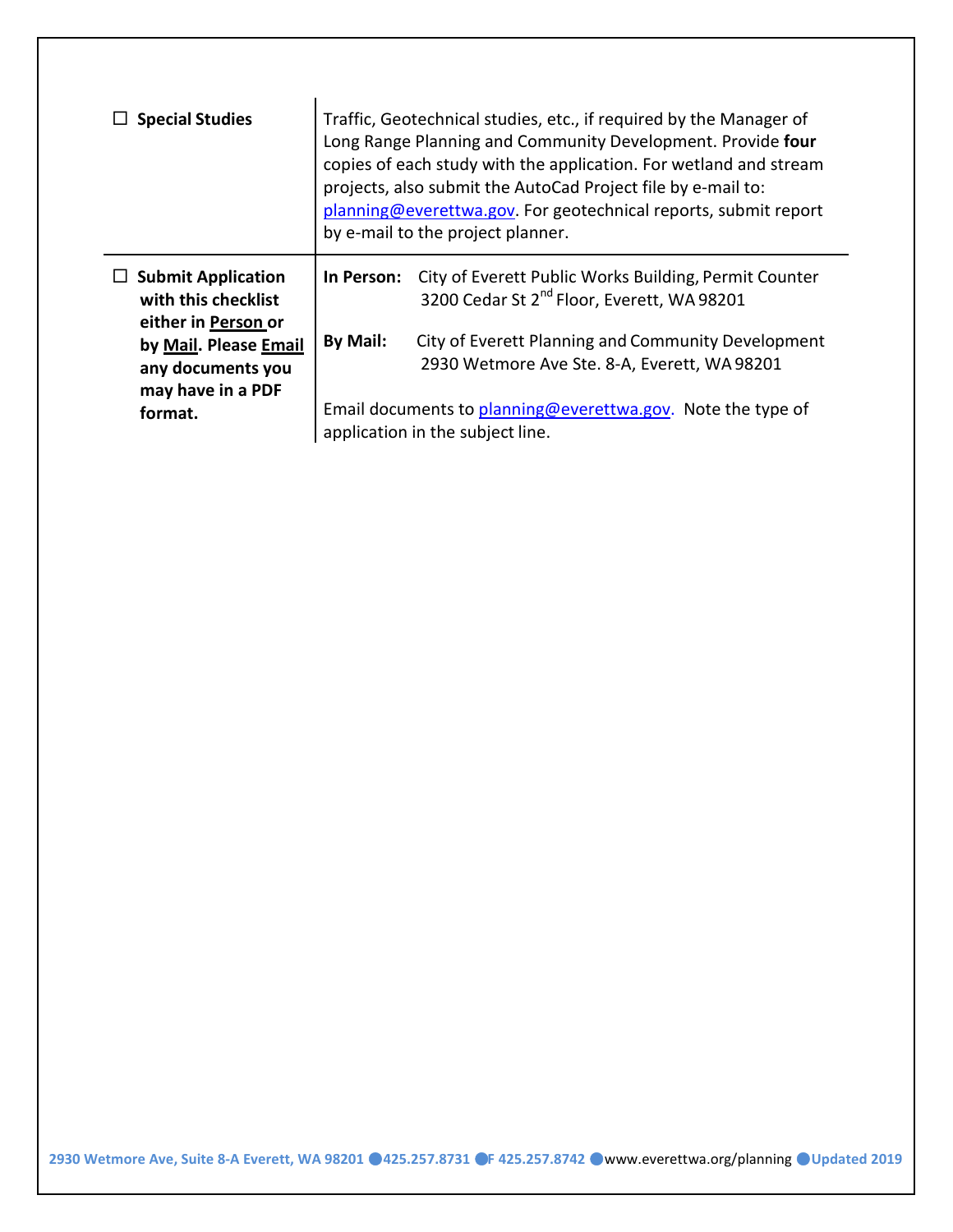|                              |                                                       |                 | FILE #                                                                                                                                                                                                                                                                                                                                                                                                                                                                   |
|------------------------------|-------------------------------------------------------|-----------------|--------------------------------------------------------------------------------------------------------------------------------------------------------------------------------------------------------------------------------------------------------------------------------------------------------------------------------------------------------------------------------------------------------------------------------------------------------------------------|
|                              |                                                       |                 |                                                                                                                                                                                                                                                                                                                                                                                                                                                                          |
|                              |                                                       |                 |                                                                                                                                                                                                                                                                                                                                                                                                                                                                          |
|                              |                                                       |                 |                                                                                                                                                                                                                                                                                                                                                                                                                                                                          |
|                              |                                                       |                 |                                                                                                                                                                                                                                                                                                                                                                                                                                                                          |
|                              |                                                       |                 |                                                                                                                                                                                                                                                                                                                                                                                                                                                                          |
|                              |                                                       |                 |                                                                                                                                                                                                                                                                                                                                                                                                                                                                          |
|                              |                                                       |                 |                                                                                                                                                                                                                                                                                                                                                                                                                                                                          |
|                              |                                                       |                 |                                                                                                                                                                                                                                                                                                                                                                                                                                                                          |
|                              |                                                       |                 |                                                                                                                                                                                                                                                                                                                                                                                                                                                                          |
|                              |                                                       |                 |                                                                                                                                                                                                                                                                                                                                                                                                                                                                          |
|                              |                                                       |                 |                                                                                                                                                                                                                                                                                                                                                                                                                                                                          |
|                              |                                                       |                 | Area of Property (acres/sq ft) Manual Area and Area of Property (acres /sq ft)                                                                                                                                                                                                                                                                                                                                                                                           |
|                              | <b>Legal Description</b> (attach for rezone purposes) |                 |                                                                                                                                                                                                                                                                                                                                                                                                                                                                          |
|                              |                                                       |                 |                                                                                                                                                                                                                                                                                                                                                                                                                                                                          |
| true, complete, and correct. |                                                       |                 | . Authorization: I am the owner or am authorized by the owner to sign and submit this application. I grant<br>permission for City staff and agents to enter onto the subject property for the sole purpose of making any<br>inspections of the property which are necessary to process this application. I certify under penalty of perjury of the<br>laws of the State of Washington that the information on this application and all information submitted herewith is |
|                              |                                                       |                 | Date <u>________________________</u>                                                                                                                                                                                                                                                                                                                                                                                                                                     |
|                              |                                                       | $\square$ Owner | $\Box$ Applicant $\Box$ Primary Contact                                                                                                                                                                                                                                                                                                                                                                                                                                  |
|                              | City and State where this application is signed       |                 |                                                                                                                                                                                                                                                                                                                                                                                                                                                                          |

**2930 Wetmore Ave, Suite 8-A Everett, WA 98201** ●**425.257.8731** ●**F 425.257.8742** ●[www.everettwa.org/planning](http://www.everettwa.org/planning) ●**Updated 2019**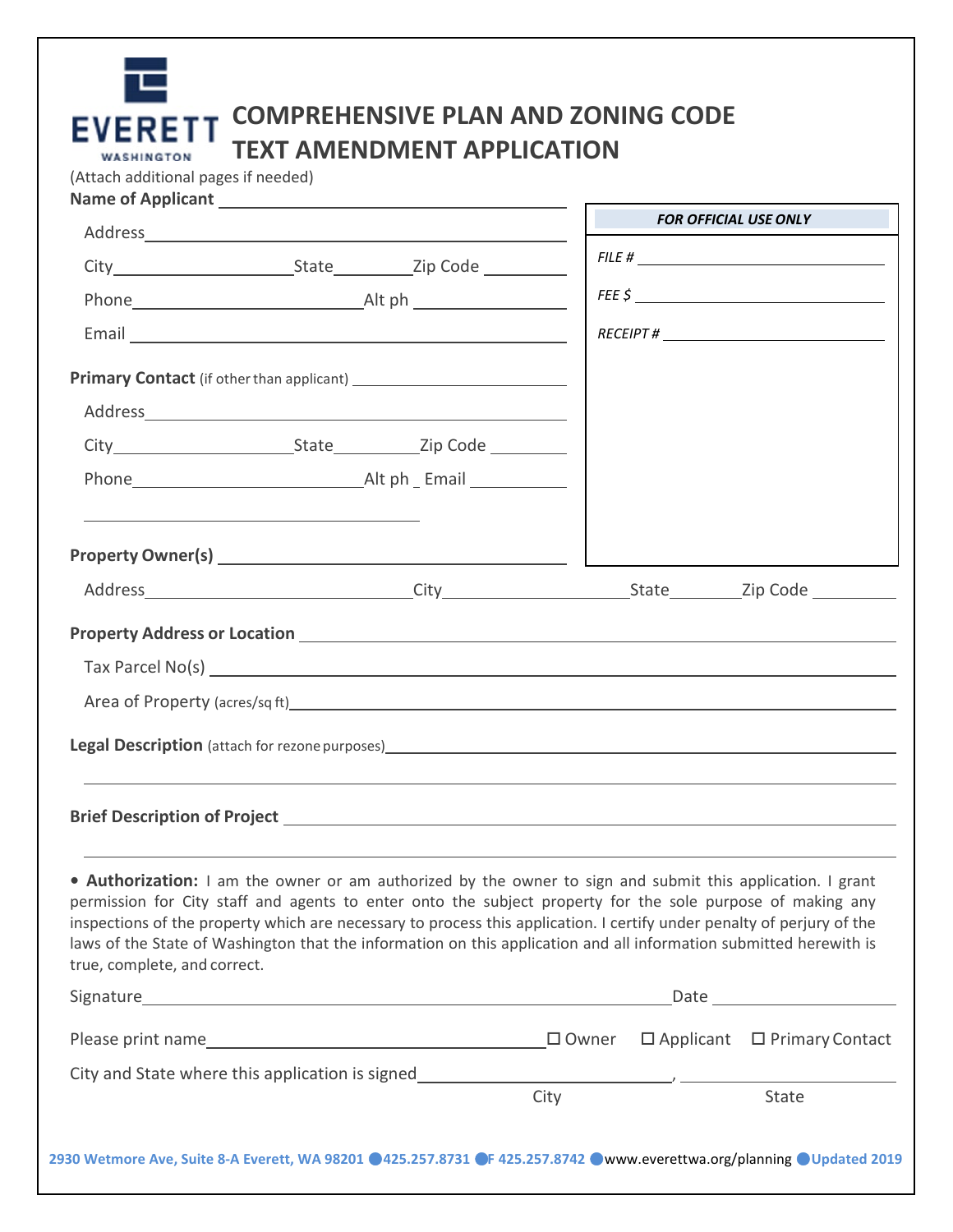#### **Comprehensive Plan and Zoning Code Text Amendment Flow Chart – Review Process VA**

Under review process VA the Planning Commission makes a recommendation and then the City Council makes the decision. Both actions go concurrently through the public hearing process.



**2930 Wetmore Ave, Suite 8-A Everett, WA 98201** ●**425.257.8731** ●**F 425.257.8742** ●[www.everettwa.org/planning](http://www.everettwa.org/planning) ●**Updated 2019**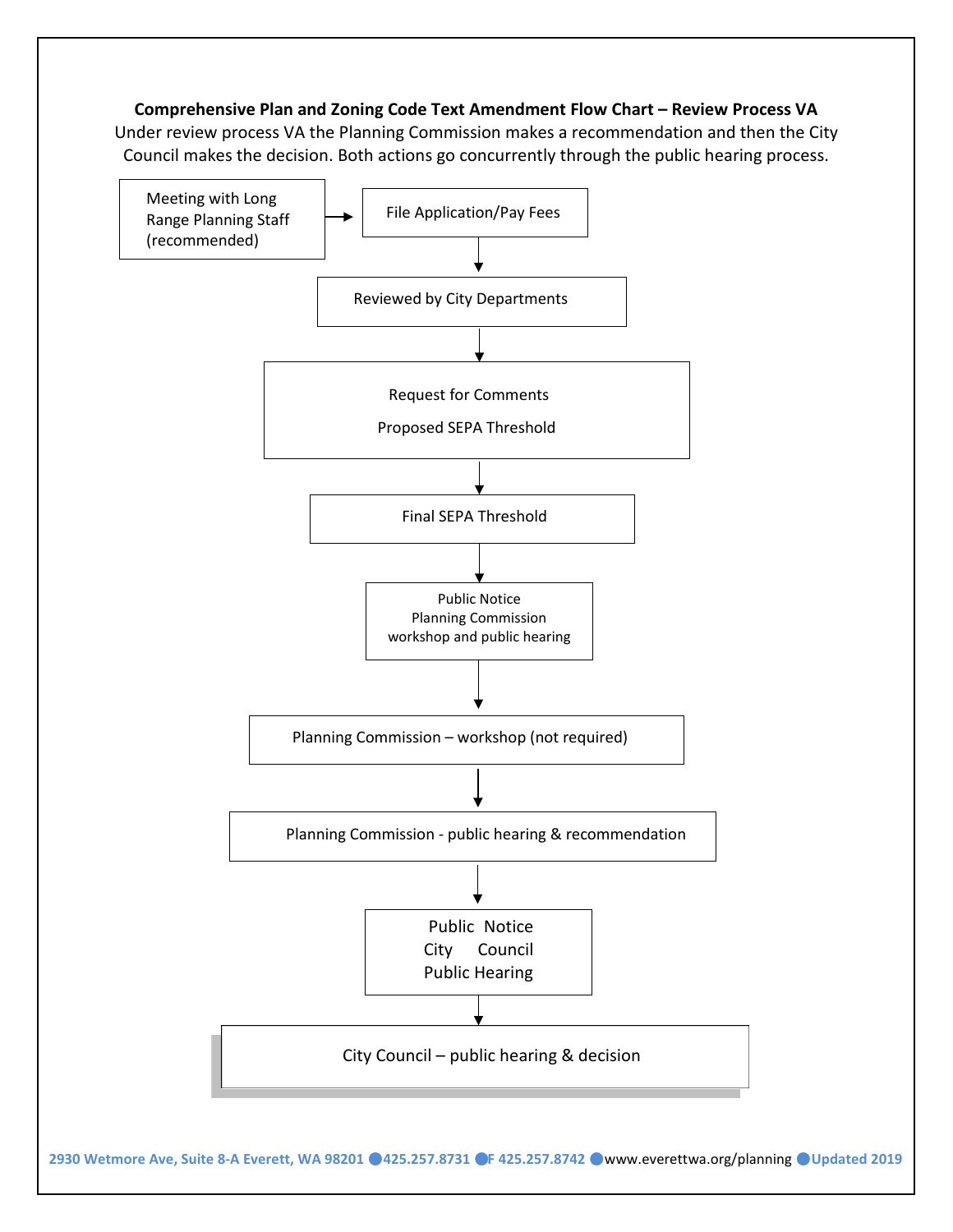#### **NARRATIVE STATEMENT – EVALUATION CRITERIA**

All applications must be accompanied by a separate narrative statement describing how the proposal is consistent with the following criteria. Please note that this information is important for the City's evaluation of your proposed amendments.

Everett's Comprehensive Plan and Zoning Code contain criteria that must be met in order for decision makers to approve amendments to the Comprehensive Plan and Zoning Code text. Please consider each of the following review criteria and respond to them on a separate piece of paper. The response should identify which of the criteria is being addressed. Where the criteria spells out relevant policies or criteria, found in either the City's Comprehensive Plan or Zoning Code, please reference the relevant section when noting such support for your application. City staff will help with any questions you may have in regard to completing this work.

#### **Comprehensive Plan Policies**

- 1. Have circumstances related to the subject policy changed sufficiently since the adoption of the plan to justify a change to the subject policy? If so, the circumstances that have changed should be described in detail to support the proposed amendment to thepolicy.
- 2. Are the assumptions upon which the policy is based erroneous, or is new information available that was not considered at the time the plan was adopted, that justify a change to the policy? If so, the erroneous assumptions or new information should be described in detail to support the proposed policy amendment.
- 3. Does the proposed change in policy promote a more desirable growth pattern for the community as a whole? The manner in which the proposed policy change promotes a more desirable growth pattern should be described in detail.
- 4. Is the proposed policy change consistent with other existing plan policies, or does it conflict with other plan policies? The extent to which the proposed policy change is consistent with or conflicts with other existing policies should be explained in detail.

#### **Zoning Code Text Amendments**

- 1. The proposed amendment is consistent with the applicable provisions of the Everett general plan; and
- 2. The proposed amendment bears a substantial relation to public health, safety or welfare;and
- 3. The proposed amendment promotes the best long term interests of the Everett community.